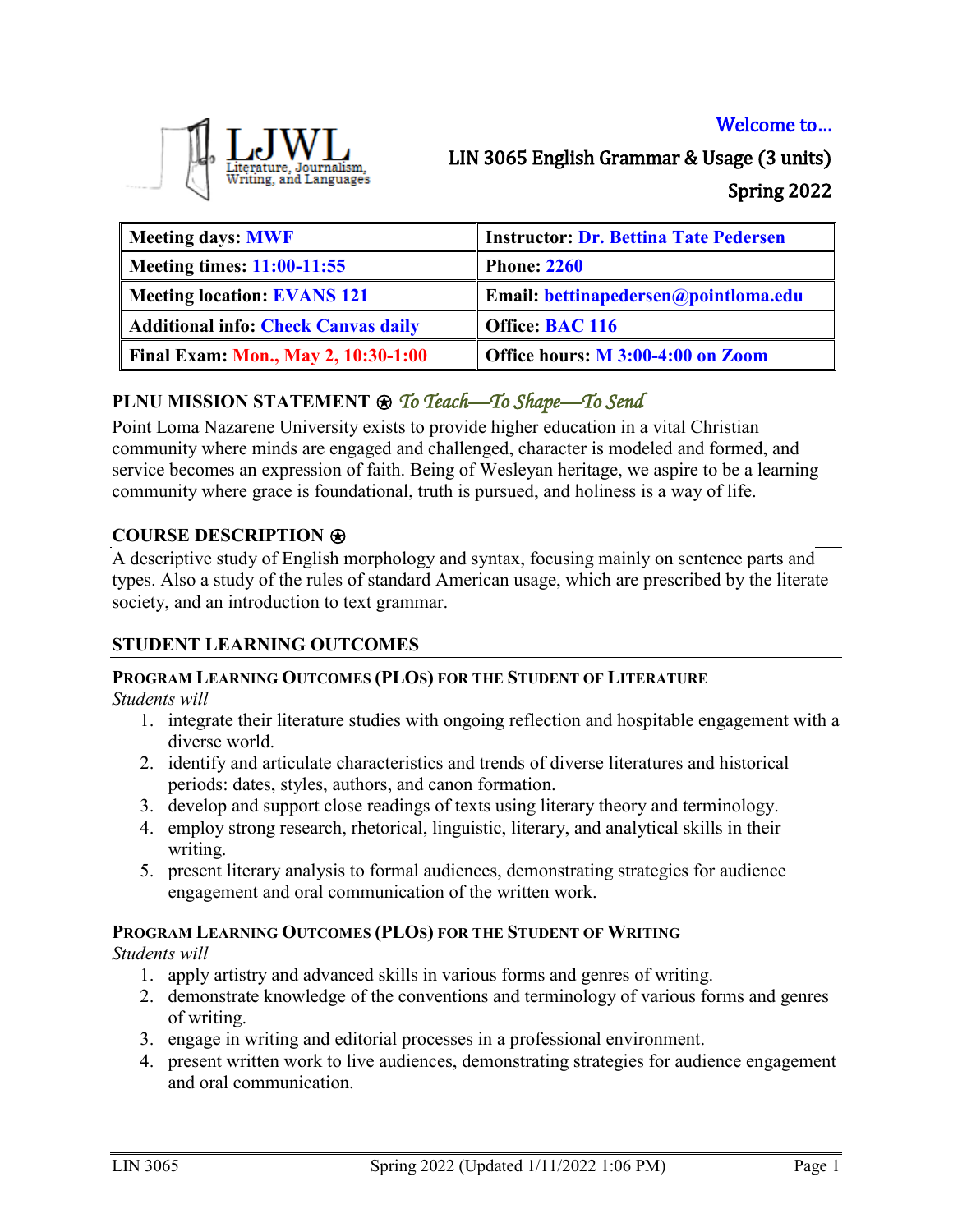### **COURSE LEARNING OUTCOMES** ⍟

*Students of LIN 3065 will* 

- 1. Memorize (Knowledge), explain (Comprehension), and employ (Application) fundamental concepts of morphology and syntax. (PLO LIT 4; PLO WRI 1, 2, 3)
- 2. Differentiate (Analysis) and employ (Application) English words, phrases, clauses, and sentences by nature, function, and/or type. (PLO LIT 4, 5; PLO WRI 1, 2, 3)
- 3. Differentiate (Analysis) between prescriptive and descriptive grammar, including their theories, applications, and relation to other definitions of grammar. (LIT PLO 1, 2, 4, 5; WRI PLO 1, 2, 3,)
- 4. Apply (Application) knowledge of syntax and Edited American English to appraise (Evaluation) and edit (Synthesis) for style and usage. (LIT PLO 4, 5; WRI PLO 1, 3)

| <b>CLO (LIN 3065 English Grammar and Usage)</b>                                                                                                                                                       | <b>Course Work</b>                                         |
|-------------------------------------------------------------------------------------------------------------------------------------------------------------------------------------------------------|------------------------------------------------------------|
| 1. Memorize ( <i>Knowledge</i> ), explain ( <i>Comprehension</i> ), and employ ( <i>Application</i> )                                                                                                 | Discussion, Presentations,                                 |
| fundamental concepts of morphology and syntax. (PLO LIT 3, 4; PLO WRI 1,                                                                                                                              | Quizzes, Exercises,                                        |
| 2, 3)                                                                                                                                                                                                 | Exams                                                      |
| 2. Differentiate (Analysis) and employ ( <i>Application</i> ) English words, phrases,                                                                                                                 | Discussion, Presentations,                                 |
| clauses, and sentences by nature, function, and/or type. (PLO LIT 4; PLO WRI                                                                                                                          | Quizzes, Exercises,                                        |
| 1, 2, 3)                                                                                                                                                                                              | Exams                                                      |
| 3. Differentiate (Analysis) between prescriptive and descriptive grammar,<br>including their theories, applications, and relation to other definitions of<br>grammar. (LIT PLO 1, 4; WRI PLO 1, 2, 3) | Discussion, Presentations,<br>Quizzes, Exercises,<br>Exams |
| 4. Apply ( <i>Application</i> ) knowledge of syntax and Edited American English to<br>appraise (Evaluation) and edit (Synthesis) for style and usage. (LIT PLO 4;<br>WRIPLO $1, 3$                    | Discussion, Presentations,<br>Quizzes, Exercises,<br>Exams |

## **COURSE CREDIT HOUR INFORMATION**⍟

In the interest of providing sufficient time to accomplish the stated Course Learning Outcomes, this class meets the PLNU credit hour policy for a 3 unit class delivered over 16 weeks. It is anticipated that students will spend a minimum of 37.5 participation hours per credit hour on their coursework. For this course, students will spend an estimated 112.5 minimum total hours meeting the course learning outcomes. Weekly time estimations are also provided in the Canvas modules.

#### **Distribution of Student Learning Hours**

| <b>Course Assignments &amp; Exams</b>                                       | <b>Hours</b> | %Weight |
|-----------------------------------------------------------------------------|--------------|---------|
| Reading & Grammar Exercises Homework                                        | 75           | 25%     |
| Quizzes (Study & Quiz-taking)                                               | 30           | 25%     |
| Unit Exams                                                                  |              | 25%     |
| Final Exam ( <i>Key Assignment</i> to assess mastery of the $\text{CLOS}$ ) | 2.5          | 25%     |
| <b>Total Course Hours</b>                                                   | 112.5        | 100%    |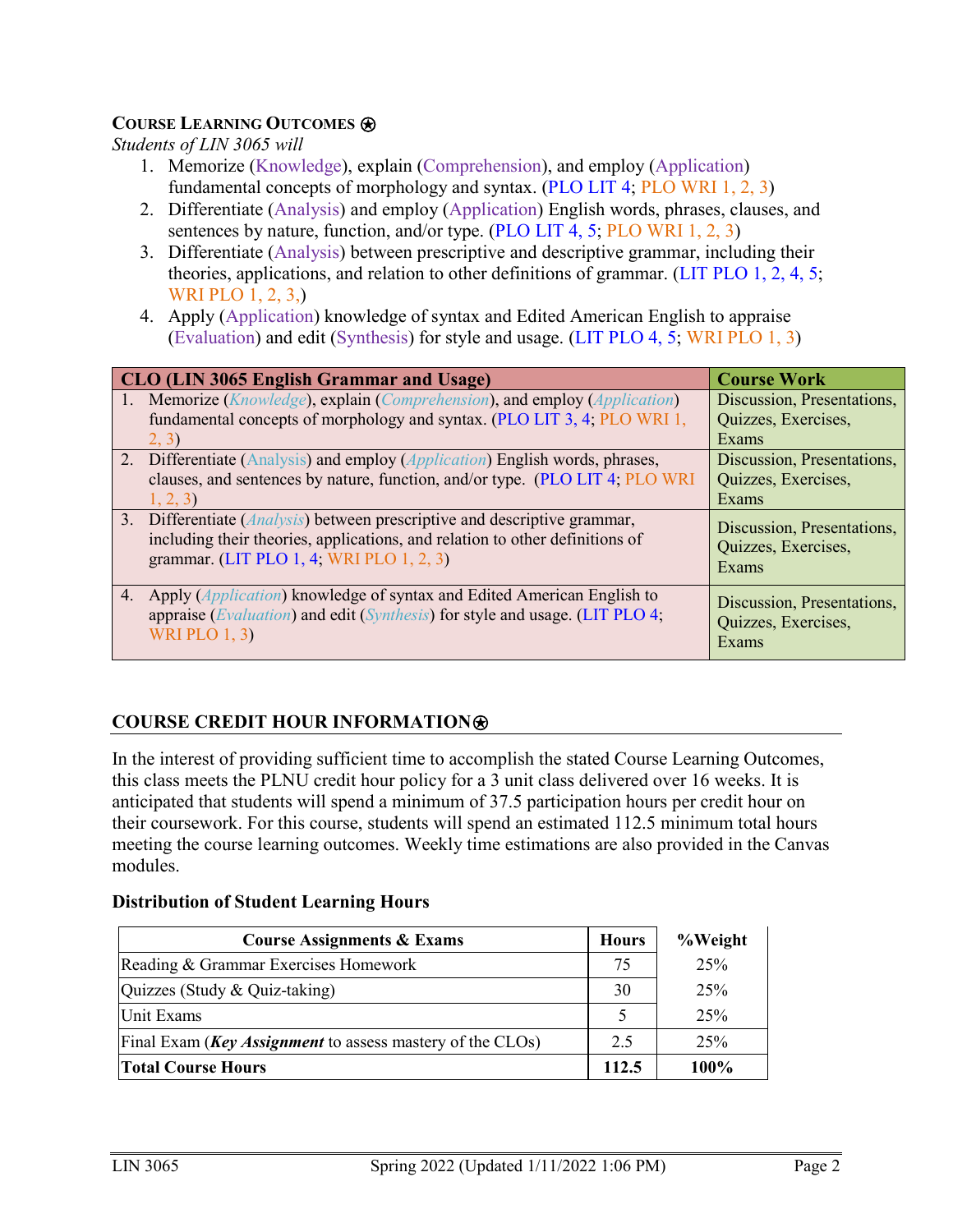### **ASSESSMENT AND GRADING**⍟

Your work will not be graded on a curve. A traditional US scale will be used.

- **A** indicates exceptional work
- **B** indicates good work
- **C** indicates satisfactory/average work
- **D** indicates minimally passing work
- **F** indicates unsatisfactory work

| A    | $-3-100\%$ |                   | $B+$                | 88-89% | $\Omega$<br>$\sim$ | 79%<br>78-       |                 | $D+$           | 68-69%          |      | $\mathbf{r}$ | $0 - 59\%$ |
|------|------------|-------------------|---------------------|--------|--------------------|------------------|-----------------|----------------|-----------------|------|--------------|------------|
| $A-$ | $90-92\%$  | -<br>$\checkmark$ | $\blacksquare$<br>∸ | 83-87% | $\check{ }$        | 77%<br>72<br>- ت | $\sqrt{ }$<br>- | ╌              | 67%<br>$03 - 0$ | $ -$ |              |            |
|      |            |                   | $R_{-}$<br>◡        | 80-82% | $\sim$             | $72\%$<br>$70-$  |                 | $\overline{D}$ | $60 - 62\%$     |      |              |            |

### **STATE AUTHORIZATION**⍟

State authorization is a formal determination by a state that Point Loma Nazarene University is approved to conduct activities regulated by that state. In certain states outside California, Point Loma Nazarene University is not authorized to enroll online (distance education) students. If a student moves to another state after admission to the program and/or enrollment in an online course, continuation within the program and/or course will depend on whether Point Loma Nazarene University is authorized to offer distance education courses in that state. It is the student's responsibility to notify the institution of any change in his or her physical location. Refer to the map on [State Authorization](https://www.pointloma.edu/offices/office-institutional-effectiveness-research/disclosures) to view which states allow online (distance education) outside of California.

### **INCOMPLETES AND LATE ASSIGNMENTS**

All assignments are to be submitted by the due dates posted. Late assignments are not accepted. No assignments will be accepted after midnight on the last day of class. Incompletes will only be assigned in extremely unusual circumstances.

In any online discussions, missing work means that others will not have the opportunity to respond to your comments nor you to theirs, so if you know you will be away on the day your assignment is due, you must post your work before you leave.

Assignments must be posted/submitted by 11:59pm Pacific Standard Time on the day they are due unless otherwise specified.

### **PLNU COPYRIGHT POLICY**⍟

Point Loma Nazarene University, as a non-profit educational institution, is entitled by law to use materials protected by the US Copyright Act for classroom education. Any use of those materials outside the class may violate the law.

### **PLNU ACADEMIC HONESTY POLICY<sup>®</sup>**

Students should demonstrate academic honesty by doing original work and by giving appropriate credit to the ideas of others. Academic dishonesty is the act of presenting information, ideas, and/or concepts as one's own when in reality they are the results of another person's creativity and effort. A faculty member who believes a situation involving academic dishonesty has been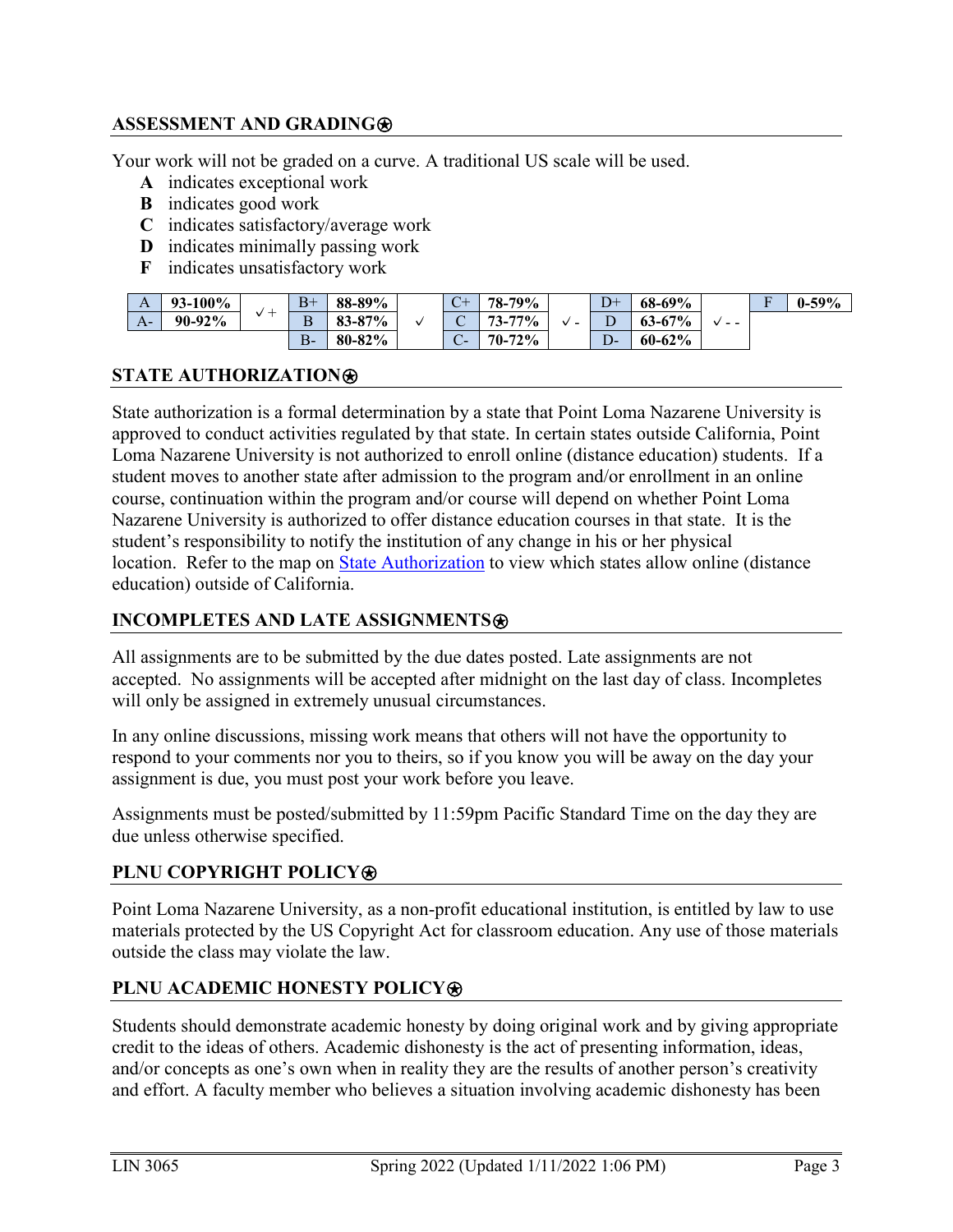detected may assign a failing grade for that assignment or examination, or, depending on the seriousness of the offense, for the course. Faculty should follow and students may appeal using the procedure in the university Catalog. See **[Academic Policies](https://catalog.pointloma.edu/content.php?catoid=52&navoid=2919)** for definitions of kinds of academic dishonesty and for further policy information.

# **[PLNU ACADEMIC ACCOMMODATIONS POLICY](https://catalog.pointloma.edu/content.php?catoid=52&navoid=2919#Academic_Accommodations)®**

PLNU is committed to providing equal opportunity for participation in all its programs, services, and activities. Students with disabilities may request course-related accommodations by contacting the Educational Access Center (EAC), located in the Bond Academic Center [\(EAC@pointloma.edu](mailto:EAC@pointloma.edu) or 619-849-2486). Once a student's eligibility for an accommodation has been determined, the EAC will issue an academic accommodation plan ("AP") to all faculty who teach courses in which the student is enrolled each semester.

PLNU highly recommends that students speak with their professors during the first two weeks of each semester/term about the implementation of their AP in that particular course and/or if they do not wish to utilize some or all of the elements of their AP in that course.

Students who need accommodations for a disability should contact the EAC as early as possible (i.e., ideally before the beginning of the semester) to assure appropriate accommodations can be provided. It is the student's responsibility to make the first contact with the EAC.

# **PLNU ATTENDANCE AND PARTICIPATION POLICY**⍟

Regular and punctual attendance at all **synchronous** class sessions is considered essential to optimum academic achievement. If the student is absent for more than 10 percent of class sessions (asynchronous, synchronous, or F2F), the faculty member will issue a written warning of de-enrollment. If the absences exceed 20 percent, the student may be de-enrolled without notice until the university drop date or, after that date, receive the appropriate grade for their work and participation.

In some courses, a portion of the credit hour content will be delivered **asynchronously** and attendance will be determined by submitting the assignments by the posted due dates. See [Academic](https://catalog.pointloma.edu/content.php?catoid=52&navoid=2919#Class_Attendance) Policies in the Undergraduate Academic Catalog. If absences exceed these limits but are due to university-excused health issues, an exception will be granted.

### **Asynchronous Attendance/Participation Definition**

A day of attendance in asynchronous content is determined as contributing a substantive note, assignment, discussion, or submission by the posted due date. Failure to meet these standards will result in an absence for that day. Instructors will determine how many asynchronous attendance days are required each week.

### **PUBLIC DISCOURSE**

Much of the work we will do in this class is cooperative, by nature of the class discussions and general feedback given to written work and/projects; thus you should think of all your writing and speaking for and in class as public, not private, discourse. By continuing in this class, you acknowledge that your work will be viewed by others in the class.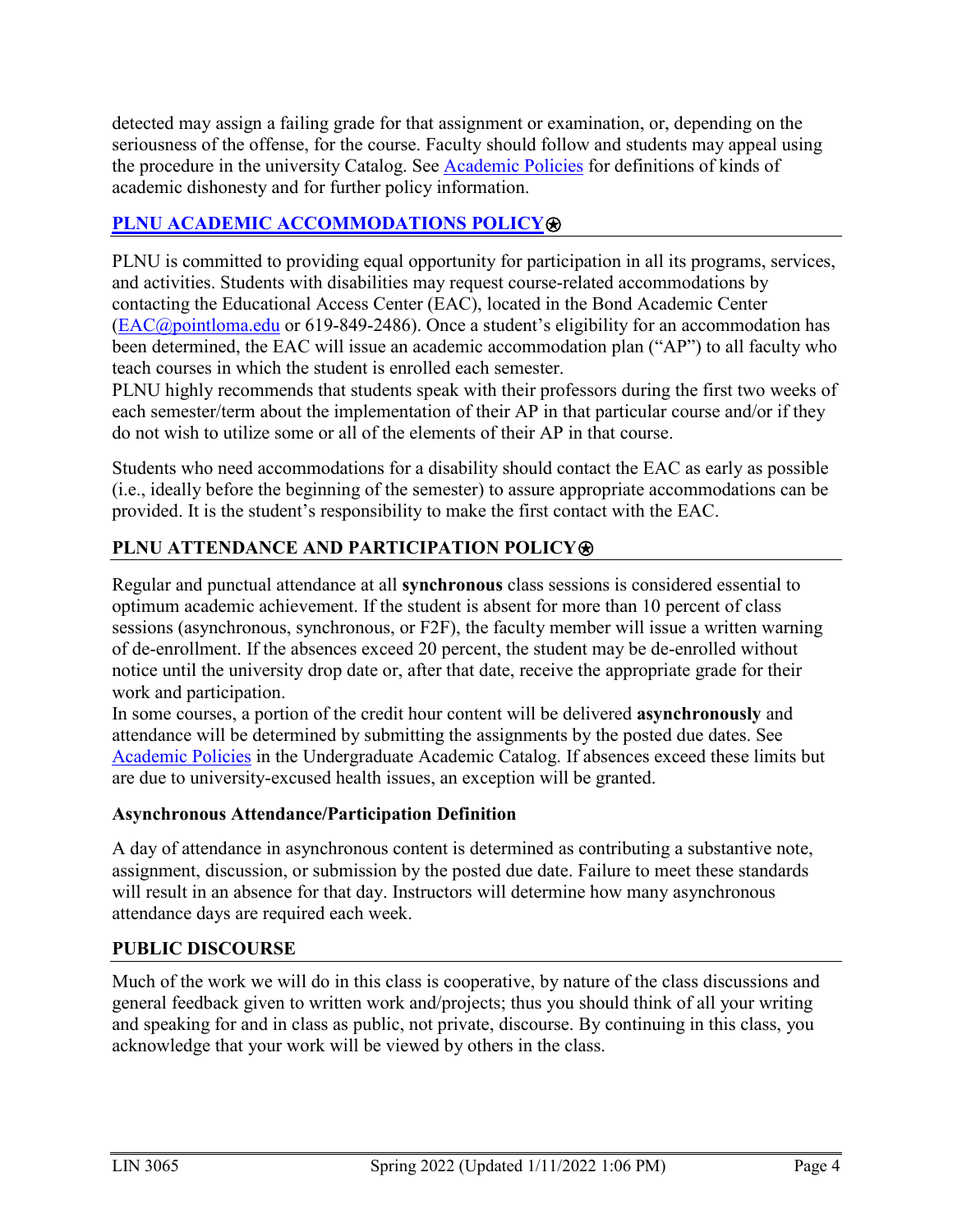## **USE OF TECHNOLOGY**⍟

In order to be successful in the online or hybrid environment, you'll need to meet the minimum technology and system requirements; please refer to the [Technology and System Requirements](https://help.pointloma.edu/TDClient/1808/Portal/KB/ArticleDet?ID=108349) information. (You will have to sign in to this page to see appropriate content.) Additionally, students are required to have headphone speakers, microphone, or webcams compatible with their computer available to use. Please note that any course with online proctored exams require a computer with a camera (tablets are not compatible) to complete exams online.

Problems with technology do not relieve you of the responsibility of participating, turning in your assignments, or completing your classwork.

### **SPIRITUAL CARE**⍟

Please be aware PLNU strives to be a place where you grow as whole persons. To this end, we provide resources for our students to encounter God and grow in their Christian faith. If students have questions, a desire to meet with the chaplain or have prayer requests you can contact the Office of Student Life and [Formation.](https://www.pointloma.edu/offices/student-life-formation)

### **DIVERSITY STATEMENT**

Point Loma Nazarene University is committed to diversity in the classroom, in its publications and in its various organizations and components. Faculty and staff recognize that the diverse backgrounds and perspectives of their colleagues and students are best served through respect toward gender, disability, age, socioeconomic status, ethnicity, race, culture and other personal characteristics. In addition, the department of Literature, Journalism, and Modern Languages is committed to taking a leadership position that calls for promoting a commitment to diversity in and out of the classroom and in the practices of writing, journalism and the study of literature.

### **FINAL EXAMINATION POLICY**

Successful completion of this class requires taking the final examination **on its scheduled day**. The final examination schedule is listed on the first page of this syllabus and posted on the [Current Students: Final Exam Schedules](https://www.pointloma.edu/current-students) site.

- You are expected to arrange your personal affairs to fit the examination schedule.
- In the rare case that you have more than three (3) final examinations scheduled on the same day, you may work out an alternate time for one of your exams with your professors. This is the only university-sanctioned reason for taking a final exam at a time other than the officially scheduled time for the exam. Please confirm your final examination schedule the first week of classes, and schedule those exam times into your daily planners and calendars now. If you find that your final exam schedule is the one described above, please meet with your professors as soon as possible so that they may help you to make alternative arrangements for taking your exams.

### **MAINTAINING CLASS SCHEDULE VIA ONLINE REGISTRATION**

Students must maintain their class schedules. Should a student need arise to drop a course, they are responsible to drop the course (provided the drop date meets the stated calendar deadline established by the university) and to complete all necessary official forms (online or paper).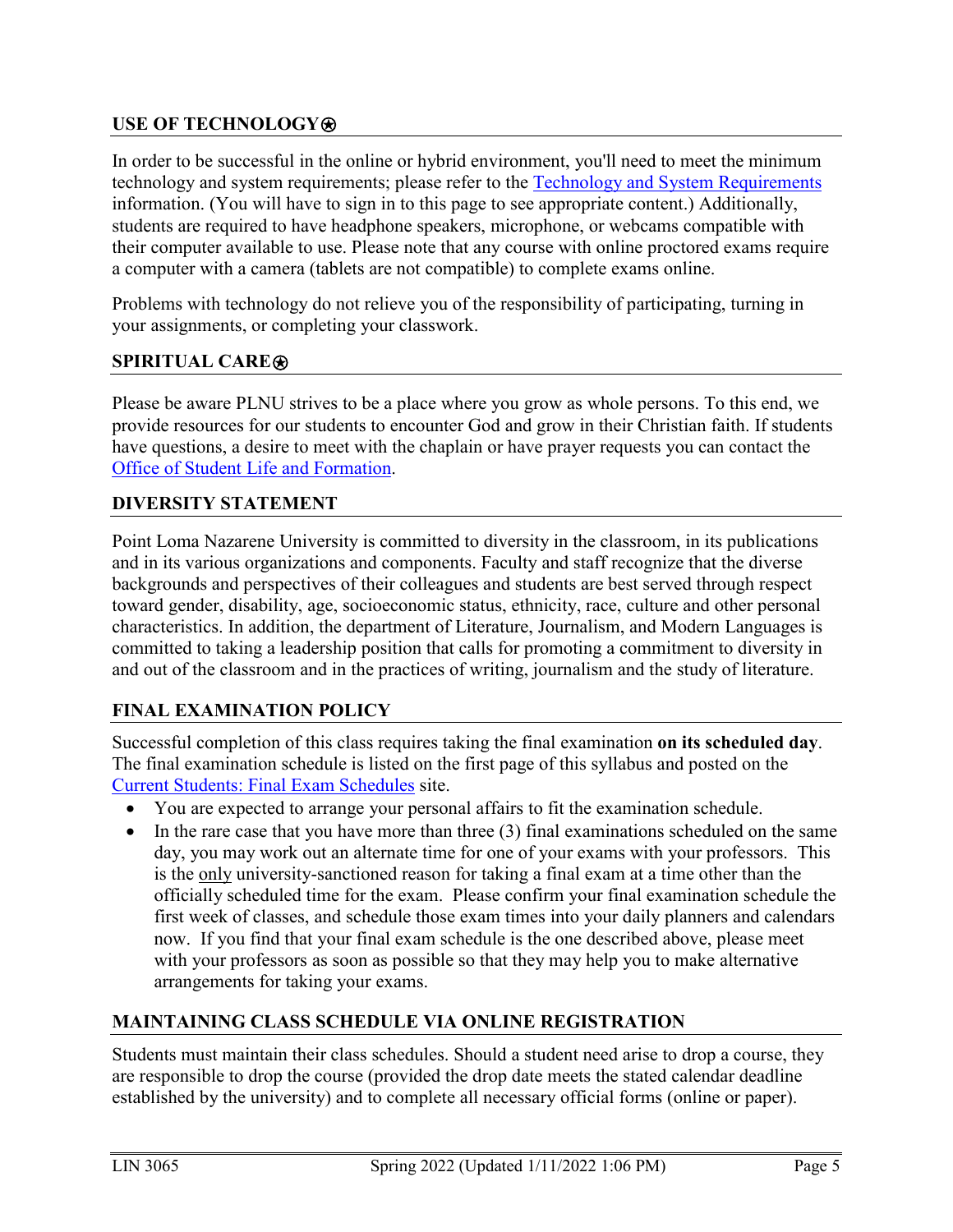Failing to attend and/or to complete required forms may result in a grade of F on the student's official transcript.

## **IMPORTANT UNIVERSITY & LJWL POLICIES**

Please see the LJWL Department Syllabus Statements in the *Syllabus & Policies* Canvas folder. Please see **Academic Policies** in the catalog for all information on university academic and general policies.

## **COURSE REQUIREMENTS, POLICIES & GUIDELINES**

• *Course Texts*: Course texts must be in your possession before the modules dedicated to those texts begin. No exemptions from quizzes or other required/graded work will be granted because you do not yet have course texts. Using designated editions is crucial since all page references in course handout, slide, assignments come from those specified editions.

#### • *Class Participation*:

- a. **The quality of your course learning experience** will be directly related to your
	- active and careful completion and application of the assigned reading (*It will not be the same kind of reading as in your literature classes*.)
	- meticulous and faithful working through the assigned exercises as instructed
	- engaged contribution to the class discussions and analysis of assigned exercises
	- correction of errors in understanding or applying key concepts and skills
	- thorough and clear class presentations of assigned material as instructed
- b. **The quality of our class sessions** will depend on you and your informed and active learning contributions to class discussions of readings and assigned exercises, including
	- questions about the concepts themselves or their applications
	- confusion about concepts or applications you don't fully understand yet
	- corrections to misunderstanding or misapplication of concepts
	- observations about the concepts and applications you have seen at work in the real world
	- relevance of the concepts and applications to your current and/or future academic, professional, or creative work
	- perspectives about what spiritual impacts a deeper understanding of our language and the ways we use it may have on you or your neighbor
- c. **The quality of our class community** will depend on your engaged sharing in small group and class discussions. Your questions about language and grammar are central to our shared learning. Those of you who carefully prepare each assigned reading and exercise, and come to class ready to contribute will learn the most, earn improving grades overall, and be ready to become tutors in the Writers' Studio (a good-paying gig!).

### • *Class Sessions, Preparation, Assignments, and Technology*:

- a. Please bring laptops or tablets and earphones or earbuds with you to every class unless otherwise instructed. Please silence your cell phones and put them away for the entire class period unless I direct you to use them for class purposes.
- b. Completion of all assignments is required, and passing the course without doing so will be difficult. Readings and exercises must be prepared in advance of the date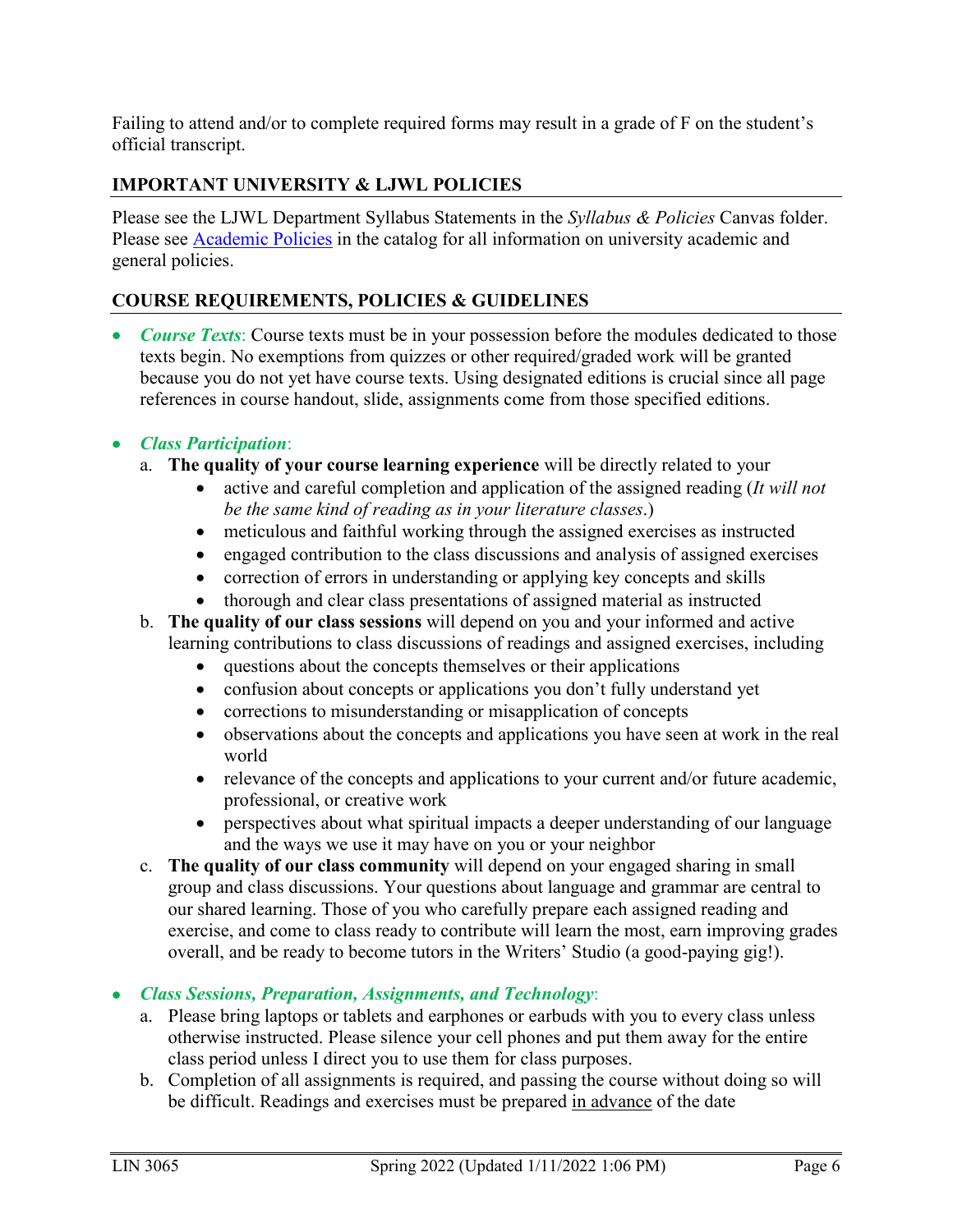scheduled/due and must be of content and quality to meet the assignment's requirements and intents. Missed assignments (other than quizzes) may be made-up only in truly extenuating circumstances and only if you and I have had a conversation about your situation. Extra-credit will not substitute for or be given to make up for missed work.

- c. Late assignments will not be accepted either in person, by delivery, or in my mailbox (unless you and I have communicated prior to the deadline about extenuating circumstances).
- d. It is your responsibility to see to it that I receive your work whether submitting in paper or online.
- e. Always keep multiple soft and hard copies of your work on hand so that you can provide duplicate copies if needed.
- f. Handwritten assignments are never acceptable (unless so specified).
- g. You may be requested to attend office hours with me if need arises.
- *Classroom Decorum*: Please manage your electronic devices appropriately and with consideration for others—see *Technology* a. above. Please dress in appropriate academic attire out of consideration for others in our class. I reserve the right to ask you to leave the classroom if I believe your attire to be offensive and/or an obstacle to a positive learning and teaching environment, or if your behavior puts you or others at risk.
- *MLA Style*: For all written work, please use MLA Style and follow all standards of academic writing taught to you in your college composition class. MLA Style includes the standard use of inclusive language. (See also "LJML Department Syllabus Statements: Inclusive Language" posted on Canvas in the Syllabus & Course Policies folder.) *Points are lost for errors in MLA Style use*.
- *Canvas, Google Drive, Quizlet, and Gmail:* Please check our course online platforms (*Canvas, Google Drive, Quizlet, Gmail)* regularly and often for course content and updates. You are fully accountable for all course material, announcements, and communications distributed via these sites. I will send messages only to these sites. Be sure to set up Canvas notifications. Please let me know if you encounter any technical problems with these sites. If you want to reach out to me about our course, *please do so in Canvas email*.
- *Grading of Exercises*: Few assigned exercises will be graded on a point-for-point basis. Most will be given *completion credit*; some will be given precise *point credit*. My student grader, who is a skilled veteran of LIN 3065, will grade randomly selected exercises (both of the homework and in-class variety) as I direct. Some exercises may require you to articulate rationale for deeming a particular choice as correct or incorrect in varying contexts or as measured against varying grammars.
- *Completion of Exercises*: Complete all assigned exercises before the class and submit them on Canvas before class begins. Please give yourself ample time (*as these exercises can be time-consuming*) and follow the procedure below for all exercises:
	- 1) Type all exercises and bring an accessible copy to class with you so that you can make corrections for study purposes and best learning.
	- 2) You may legibly handwrite the diagramming.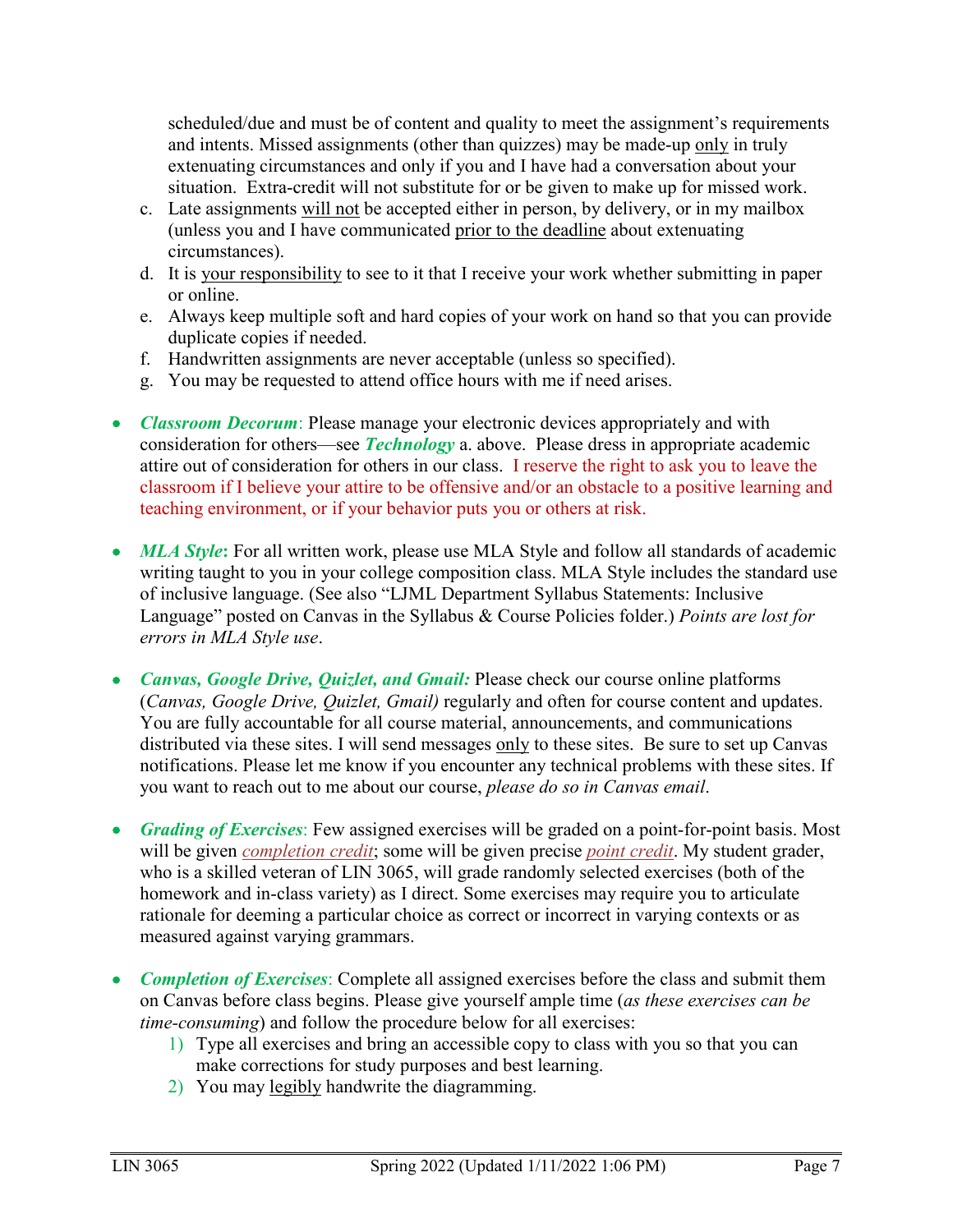- 3) First, complete each exercise *without looking* at the answer key in the back of your book—it is OK for you to make mistakes on the exercises! Remember your grade on the homework exercises is based on completion not perfection.
- 4) Once you have completed the exercise(s), check your answers against the answer key.
- **5) Grade your own exercise, correct all errors in red, record your score (# right over # possible in red ink) at the top of your exercise.**
- 6) Submit your completed and corrected exercises to Canvas. Bring your work to class and be ready to your answers or questions as instructed/called on.
- *Correction of Exercises*: For your optimal learning, you will need to identify your mistakes: (1) what they are, (2) why you made them, and (3) how you can correct them. You can only accomplish this learning effectively if you first attempt the exercises without relying on the answer key. Putting yourself on the spot first and then correcting your answers against the key is an excellent reality check, forcing you to come to terms with how much you *really* understand--and how much you do not! Please note that *completion credit* grades will lowered by any suspicious perfection.
- *Class Discussion*: I will call on you often to respond to course content presented in class and/or covered in your homework exercises. Be ready to share often! We will make our mistakes together and celebrate our successes together. We are all pulling for each other!
- *Quizzes*: You will complete about 15-20 quizzes (mostly online) on course material, especially terminology and key concepts. These terms and concepts will be found at the end of each chapter, in the Glossary of Grammatical Terms in the back of your text, and on Quizlet (for study and practice). Online graded quizzes will be on Canvas. *Google Chrome* works best with Canvas. Canvas will automatically mark your quiz late or missing once the deadline passes. Quizzes will remain accessible for your study and review. *Please notify me immediately if you experience technical difficulties in taking an online quiz*. I will most likely drop the lowest quiz score when I calculate final grades.
- *Exams*: You will complete approximately five unit exams on course content. It is very unlikely that make-up exams will be given unless extenuating or university-excused conditions exist. Exams will be graded qualitatively (by points). Optimal completion of exercises (as explained above) combined with class participation and attending exam study sessions will be the best possible preparation for the unit exams and for the comprehensive final exam.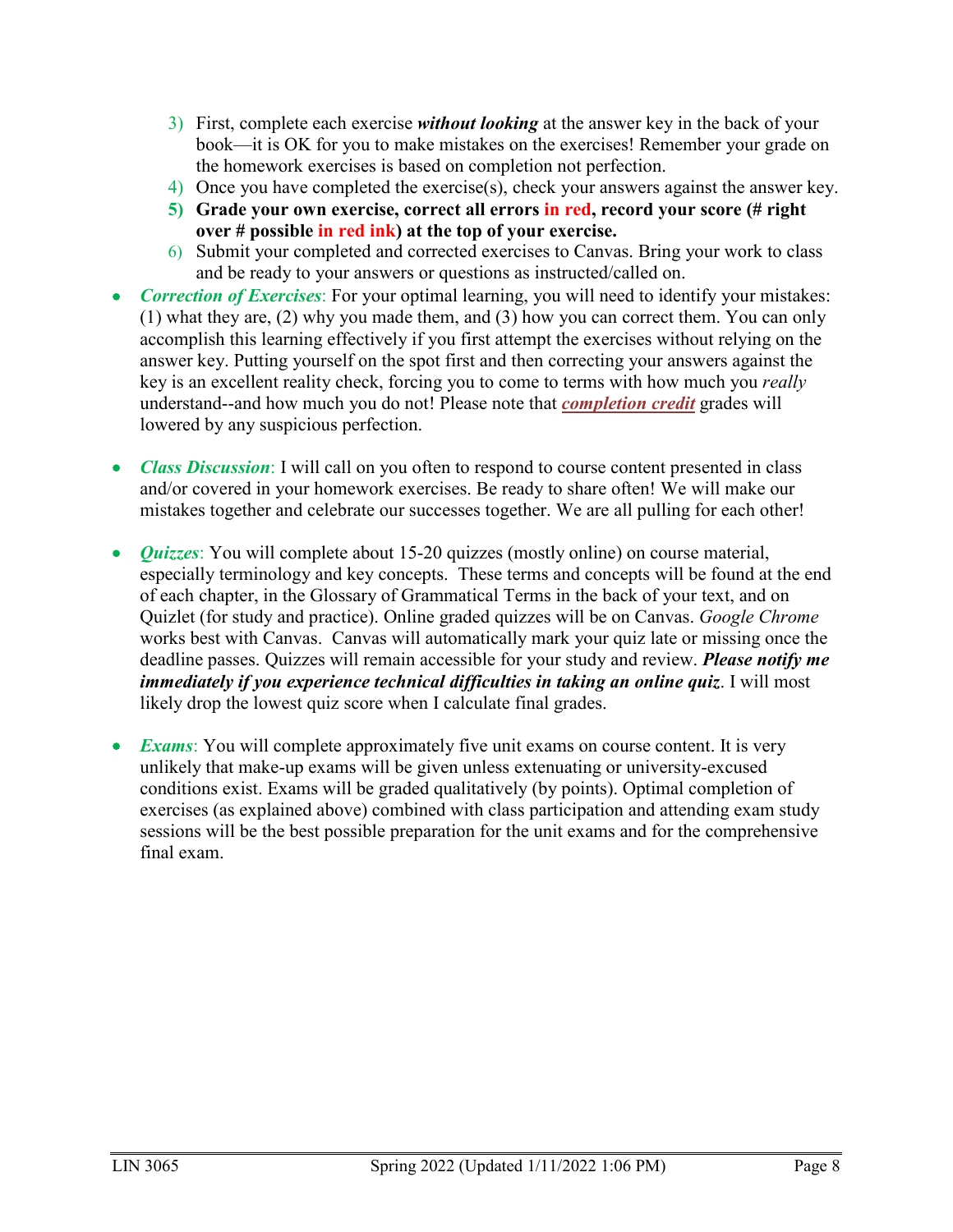### **REQUIRED TEXTS**

Kolln, Martha and Robert Funk. *[Understanding English Grammar.](https://anyflip.com/gtoqu/jpnv)* **9th edition**. Jule, Allyson. *Beginner's Guide to Language and Gender*. **1st edition.**

#### **ENRICHMENT TEXTS (BOOKS I WISH WE HAD TIME TO READ AND DISCUSS!)**

Barron, Denise. *What's Your Pronoun? Beyond He & She*. Liveright Publishing Corporation. 2020.

McCrum, Robert, Robert MacNeil, and William Cran. *The Story of English.* 3rd Revised Edition.

### **ASSIGNMENTS AT A GLANCE**

- 1. **Quizzes (running over 14 weeks; weighted category)** Multiple choice quizzes at least weekly (some weeks more) to test knowledge and recall of linguistic terms. (CLO #1)
- 2. **Grammar Exercises Homework:** Various exercises to gain grammar understanding and skill. Rubrics will likely be included on Canvas for grading expectations. (CLO #1-4)
- 3. **Unit Exams** Five unit exams on grammar terms and concepts and on application of structural principles of grammar. (CLO #1)
- 5. **Final Exam** Comprehensive exam on grammar terms and concepts. (CLO #1, 3).

### **COURSE SCHEDULE AND ASSIGNMENTS (TBA as needed)**

|                         | <b>DATE</b>     | <b>CLASS PREPARATION (HOMEWORK) &amp; CLASS SESSION TOPICS</b>                                                                           | <b>QUIZZES</b>    |  |  |  |
|-------------------------|-----------------|------------------------------------------------------------------------------------------------------------------------------------------|-------------------|--|--|--|
| <b>WEEK ONE</b>         |                 | Part I Introduction & Part II The Grammar of Basic Sentences                                                                             |                   |  |  |  |
| 1 <sub>R</sub>          | T Jan 11        | Class Introduction: Syllabus, Learning Outcomes, Expectations,<br>Routines, and Schedule                                                 |                   |  |  |  |
| 2R                      | W Jan 12        | Kolln & Funk, Preface, Part I-Introduction, & Ch. 1 The Study of<br>Grammar: An Overview (pp. xvii-14)<br><b>EXERCISES 1.1 &amp; 1.2</b> | QUIZ <sub>1</sub> |  |  |  |
| 3R<br>F Jan 14          |                 | Kolln & Funk, Part II—The Grammar of Basic Sentences, Ch. 2<br>Words and Phrases (pp. 15-27)<br><b>EXERCISES</b> 1, 2, 2.1, & 3          | QUIZ <sub>2</sub> |  |  |  |
|                         | <b>WEEK TWO</b> |                                                                                                                                          |                   |  |  |  |
| $\overline{\mathbf{4}}$ | W Jan 19        | Kolln & Funk, Ch. 3 Sentence Patterns (pp. 28-41)<br><b>EXERCISES 4, 5, 6 &amp; 7</b>                                                    |                   |  |  |  |
| 5                       | F Jan 21        | Kolln & Funk, Ch. 3 Sentence Patterns (pp. 42-62)<br>EXERCISES $8, 9 & 10$                                                               | QUIZ <sub>3</sub> |  |  |  |
| <b>WEEK THREE</b>       |                 |                                                                                                                                          |                   |  |  |  |
| 6                       | M Jan 24        | <b>EXAM1</b>                                                                                                                             |                   |  |  |  |
| 7                       | W Jan 26        | Kolln & Funk, Ch. 4 Expanding the Main Verb (pp. 63-72)<br><b>EXERCISES 11 &amp; 12</b>                                                  |                   |  |  |  |
| 8                       | $F$ Jan 28      | Kolln & Funk, Ch. 4 Expanding the Main Verb (pp. 72-84)<br><b>EXERCISES Usage Matters: Lie and Lay</b>                                   | QUIZ <sub>4</sub> |  |  |  |
| <b>WEEK FOUR</b>        |                 |                                                                                                                                          |                   |  |  |  |
| $9*$                    | M Jan 31        | Kolln & Funk, Ch. 5 Changing Sentence Focus (pp. 86-93)<br><b>EXERCISES 13, 14 &amp; 15</b>                                              |                   |  |  |  |

Helpful Website:<http://www.grammar-quizzes.com/>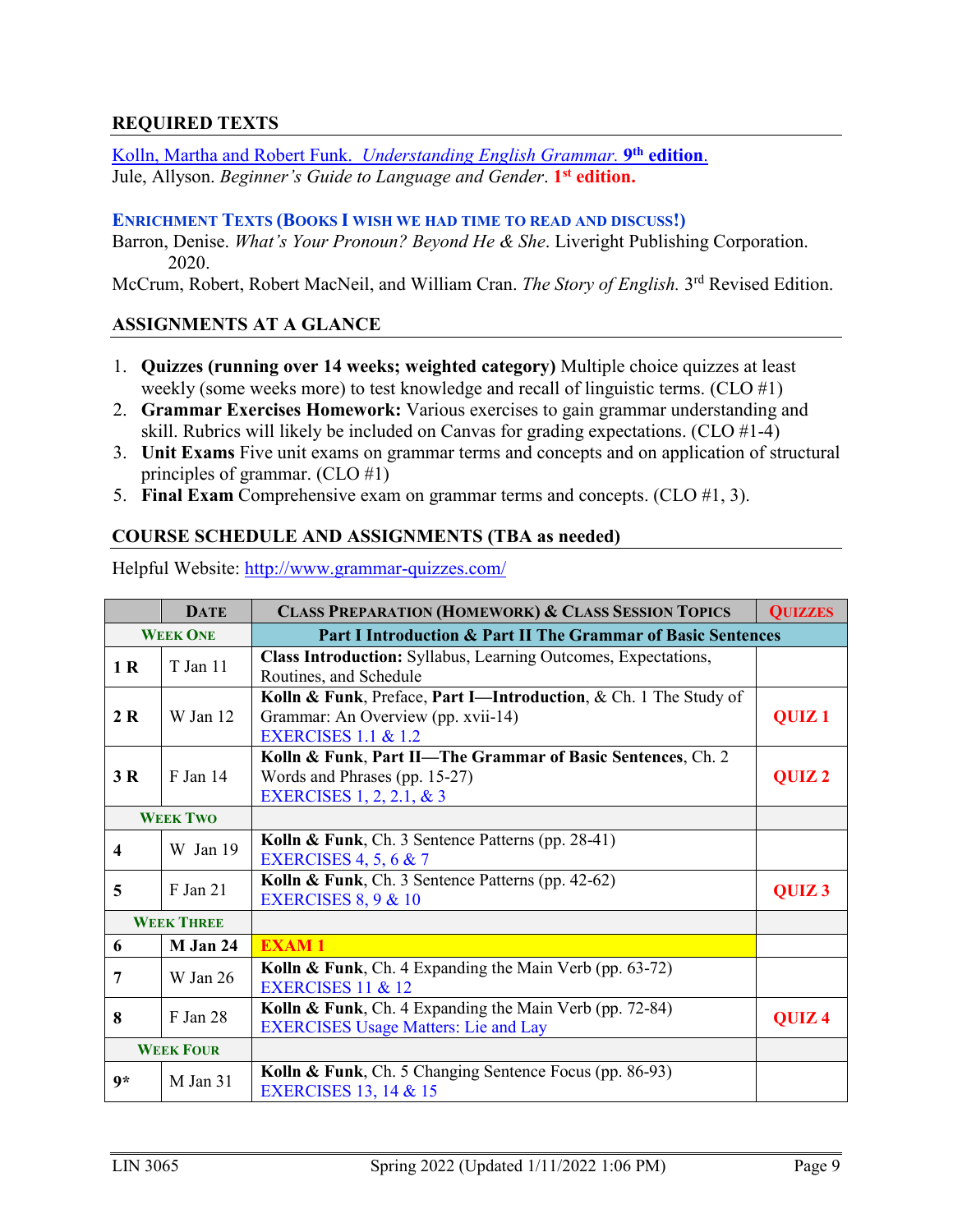| $10*$           | W Feb 2           | Kolln & Funk, Ch. 5 Changing Sentence Focus (pp. 93-104)<br><b>EXERCISES 16</b>                                                                              | QUIZ <sub>5</sub>  |
|-----------------|-------------------|--------------------------------------------------------------------------------------------------------------------------------------------------------------|--------------------|
| 11              | F Feb 4           | <b>EXAM2</b>                                                                                                                                                 |                    |
|                 | <b>WEEK FIVE</b>  | <b>Part III Expanding the Sentence</b>                                                                                                                       |                    |
| 12              | F Feb 7           | Kolln & Funk, Part III—Expanding the Sentence (pp. 105-07),<br>Ch. 6 Modifiers of the Verb: Adverbials (pp. 108-121)<br><b>EXERCISES 17, 18, 19 &amp; 20</b> |                    |
| 13              | M Feb 9           | Kolln & Funk, Ch. 6 Modifiers of the Verb: Adverbials (pp. 121-27)<br><b>EXERCISES 21</b>                                                                    | QUIZ <sub>6</sub>  |
| $14*$           | F Feb 11          | Kolln & Funk, Ch. 7 Modifiers of the Noun: Adjectivals (pp. 128-37)<br><b>EXERCISES 22 &amp; 23</b>                                                          |                    |
|                 | <b>WEEK SIX</b>   |                                                                                                                                                              |                    |
| 15              | M Feb 14          | Kolln & Funk, Ch. 7 Modifiers of the Noun: Adjectivals (pp. 138-46)<br><b>EXERCISES 24 &amp; 25</b>                                                          |                    |
| 16              | W Feb 16          | Kolln & Funk, Ch. 7 Modifiers of the Noun: Adjectivals (pp. 146-51)<br><b>EXERCISES 26 &amp; 27</b>                                                          |                    |
| 17              | F Feb 18          | Kolln & Funk, Ch. 7 Modifiers of the Noun: Adjectivals (pp. 151-62)<br><b>EXERCISES 28 &amp; 29</b>                                                          | QUIZ <sub>7</sub>  |
|                 | <b>WEEK SEVEN</b> |                                                                                                                                                              |                    |
| 18              | M Feb 21          | Kolln & Funk, Ch. 8 The Noun Phrase: Nominals (pp. 163-73)<br><b>EXERCISES 30, 31 &amp; 32</b>                                                               |                    |
| 19              | W Feb 23          | Kolln & Funk, Ch. 8 The Noun Phrase: Nominals (pp. 173-80)<br><b>EXERCISES 33, 34 &amp; 35</b>                                                               |                    |
| 20              | F Feb 25          | Kolln & Funk, Ch. 8 The Noun Phrase: Nominals (pp. 180-88)<br><b>EXERCISES 36, 37 &amp; 38</b>                                                               | QUIZ 8             |
|                 | <b>WEEK EIGHT</b> |                                                                                                                                                              |                    |
| $21*$           | M Feb 28          | <b>EXAM 3</b>                                                                                                                                                |                    |
| 22              | W Mar 2           | Kolln & Funk, Ch. 9 Sentence Modifiers (pp. 189-99)<br><b>EXERCISES 39, 40 &amp; 41</b>                                                                      |                    |
| $23*$           | F Mar 4           | Kolln & Funk, Ch. 9 Sentence Modifiers (pp. 199-208)<br><b>EXERCISES 42 &amp; 43</b>                                                                         | QUIZ <sub>9</sub>  |
|                 |                   | <b>Spring Break March 7-11</b>                                                                                                                               |                    |
|                 | <b>WEEK NINE</b>  |                                                                                                                                                              |                    |
| 24              | M Mar 14          | <b>Kolln &amp; Funk</b> , Ch. 10 Coordination (pp. 209-16)<br><b>EXERCISES 44 &amp; 45</b>                                                                   |                    |
| 25              | W Mar 16          | Kolln & Funk, Ch. 10 Coordination (pp. 216-24)<br>EXERCISES Investigating Language 10.1, Sentences for Practice &<br><b>Classroom Applications</b>           | <b>QUIZ 10</b>     |
| 26              | F Mar 18          | <b>EXAM4</b>                                                                                                                                                 |                    |
| <b>WEEK TEN</b> |                   | <b>Part IV Words and Word Classes</b>                                                                                                                        |                    |
| 27<br>M Mar 21  |                   | Kolln & Funk, Part IV—Words and Word Classes (pp. 225-26), Ch.<br>11 Morphemes (pp. 227-33)<br>EXERCISES 46, 47 & Investigating Language 11.1                |                    |
| $28*$           | W Mar 23          | Kolln & Funk, Ch. 11 Morphemes (pp. 233-38)<br><b>EXERCISES 48</b>                                                                                           | QUIZ <sub>11</sub> |
| 29              | F Mar 25          | Kolln & Funk, Ch. 12 The Form Classes: Nouns (pp. 239-50)<br><b>EXERCISES 49, 50 &amp; 51</b>                                                                |                    |